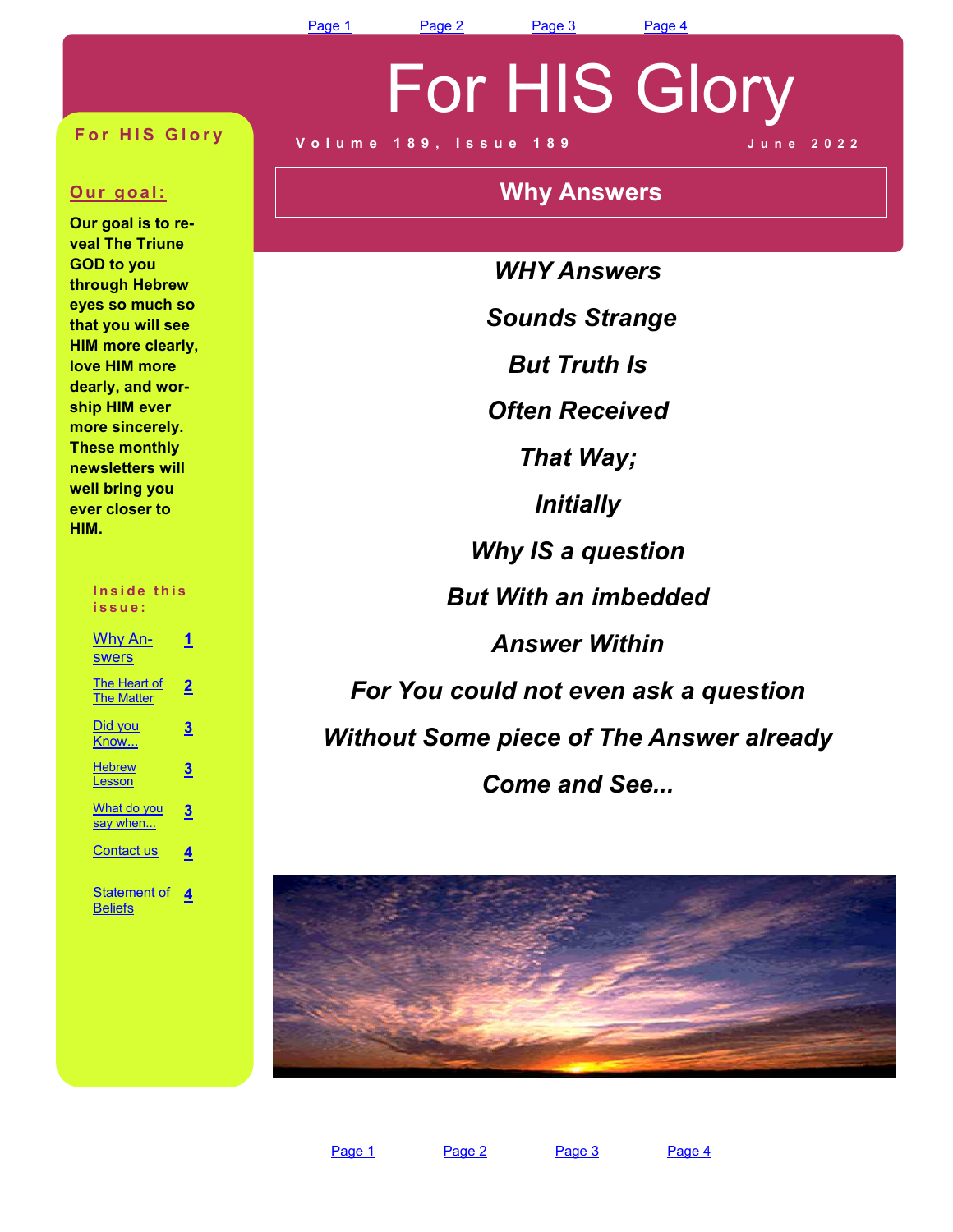Page 1 Page 2 Page 3 Page 4

#### **P a g e 2**



**Isaiah 60:1 Arise, shine; for thy light is come, and The Glory of THE LORD is risen upon thee."**

**GOD has not forgotten you. HE has not left you. Reach for HIM: take hold of HIM. Never let HIM go. HE will be better than your best dreams: greater than your wildest imaginations. Learn HIS Ways: trust HIM: rest in HIM. With GOD: everything: everything is going to be alright!.** 

### **WHY**

**The Heart of The Matter** 

**WHY ask Why in The First place? A Need To Know: a need To Under-Must Be Truth:**  stand, a Look**ing for Wholeness within: recognizing something is** 

**Lacking: needing To Be Made Whole. The Answer It Must be Real: and It Must Relate To tion: The solucreate Lasting change and** 

**perpetual growth in The Direction of True Wholeness Found only in GOD: WHO IS THE ANSWER TO Every question to every problem: always.** 

### **Answers**

**Answers Bring**  wholeness, an**swers satisfy while the best create an ever greater Hunger Through increased awareness of ever-** **more: pressing one Towards THE SOURCE For IT, for it as all True answers are Birthed and Found in FULL EXPRESSION IN HIM: WHO IS THE** 

**ANSWER TO All questions: THE SOLUTION TO all needs: THE CREATOR of HUNGER by True satisfaction and growth in WHY Answers.** 

**For HIS Glory** 

Page 1 Page 2 Page 3 Page 4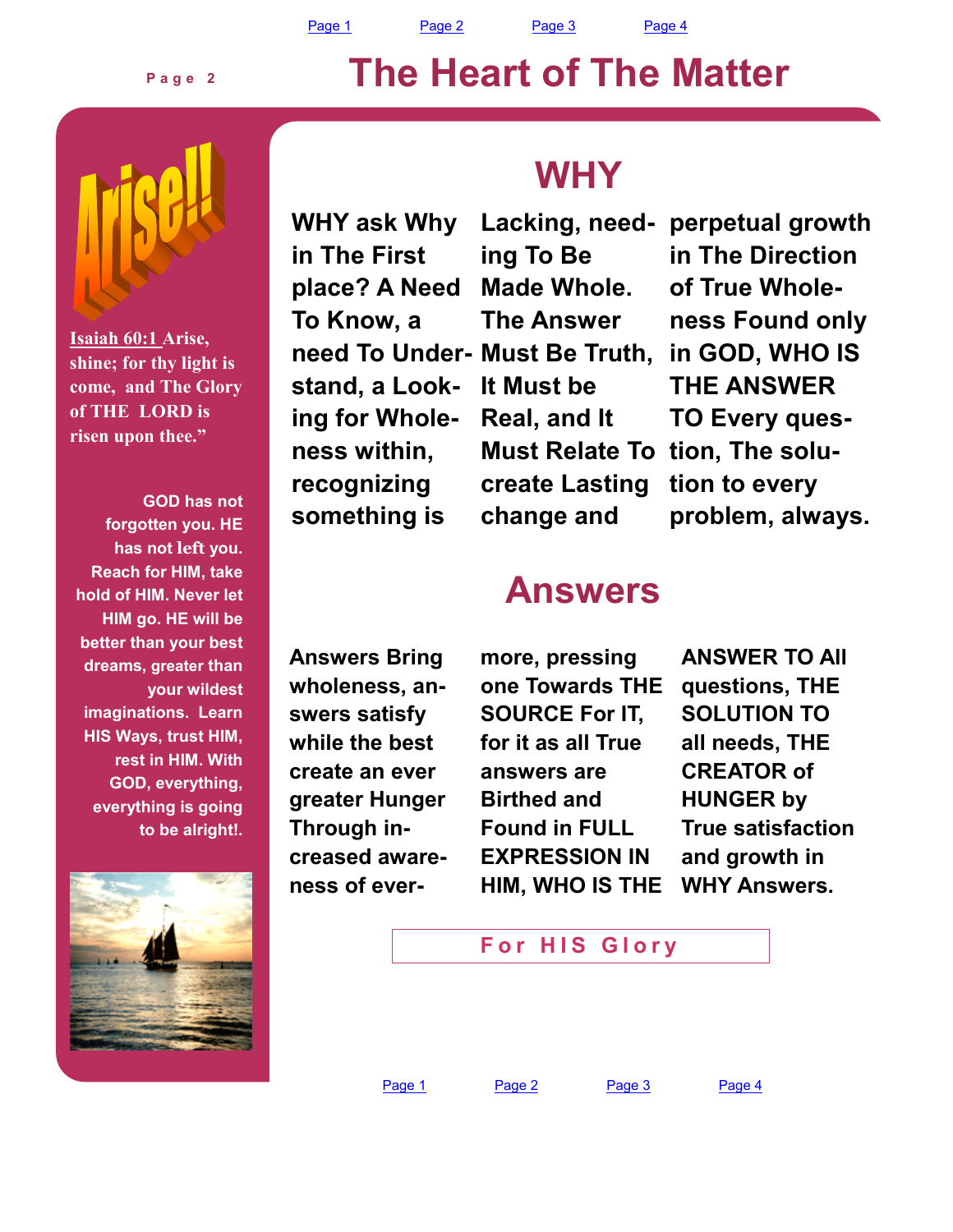Page 1 Page 2 Page 3 Page 4

## *Did you know*



**One of The Words in Hebrew For: Answer, IS The Same Word used contextually: for Repentance?! Amazing. IT Is The** 

**Word: Teshuvah. It is a stunning one: for a True answer will bring one Back To GOD Through The Covenant of Truth and Perfection in and By THE** 

#### **Rev 22:12**

**P a g e 3** 

*"And, behold, I am coming quickly; and MY reward is with ME, to give every man according to what he has done."*

### *Your Hebrew Lesson*

**A Principle Word For an Answer is: ANAH: written in Hebrew with: Ayin-Nun-Hey. It is a word picture of a Deeper Truth: one of its** 

**permutations is: To See and Understand Life in The Spirit. This Then makes sense: for now we see in a mirror dimly: we** 

**need To see Face To FACE. Truth Must Be illumined To Us and Within Us To awaken Us To& For HIM: To Walk Within HIM now** 

### What do you say when

**Them Face To FACE ready have a piece of Someone Has a question? Help Them First by realizing That They al-The Answer and They need To Then** 

**know that The True unadulterated Pursuit of The WHY question Will Bring WITH THE ANSWER: IN THE FACE of** 

**GOD. Standing True in The Light of HIS Countenance: The Light of The Knowledge of THE GLORY OF GOD in The FACE OF JESUS CHRIST!!!**